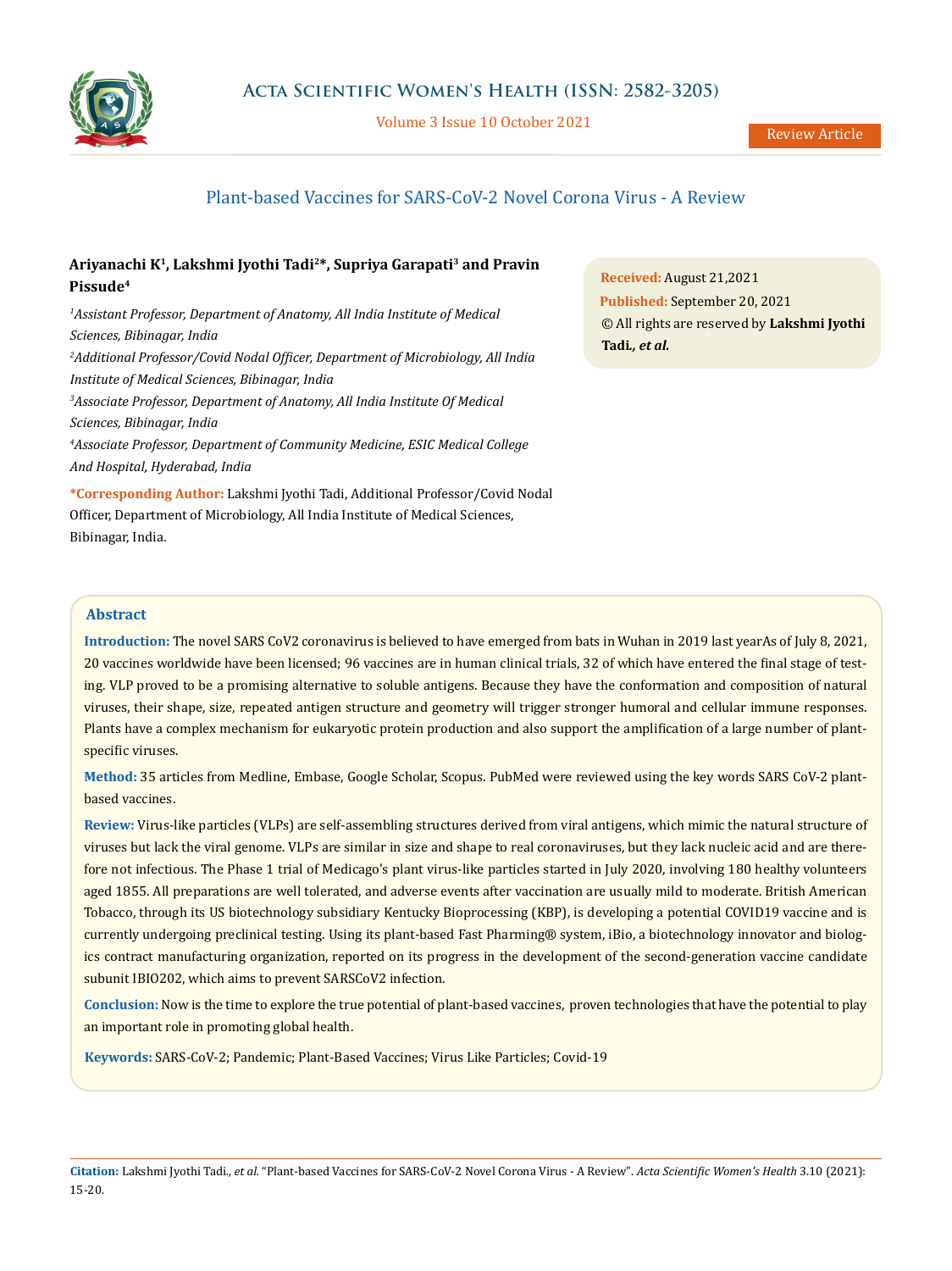### **Abbreviations**

SARS-CoV-2; MERS-CoV; WHO; ACE2; VLP

### **Introduction**

The new SARSCoV2 beta coronavirus is believed to have emerged in Wuhan in Bats last year. Crossing the species barrier, it enters humans through human-to-human transmission and infection. In the past 20 years, β-coronavirus has jumped between species and caused three outbreaks of zoonotic diseases, namely SARS CoV (2002-03), MERSCoV (2012) and SARSCoV-2 (2019 to present).

Since its emergence in November 2019, although WHO and governments have made meticulous efforts to control the infection, it has spread to 188 countries and 25 regions around the world, mainly due to the highly contagious nature of the virus. As of May 22, 2021, a total of 175,733,110 cases have been reported globally, with 3,791,245 deaths. (World Health Organization, 2020) [1-3].

Since the beginning of the pandemic, efforts have been made across the world to develop vaccines. As of July 8, 2021, 20 vaccines worldwide have been licensed; 96 vaccines are in human clinical trials, 32 of which have entered the final stage of testing. At least 77 animal preclinical vaccines are under active research.

Most of the COVID19 vaccine candidates administered with viral antigens or viral gene sequences are designed to induce neutralizing antibodies against the viral pico protein (S), avoiding uptake through the human ACE2 receptor, thereby blocking infection  $[4]$ .



**Figure 1**

Vaccines and candidate vaccines are not only notable for their number, but also for their diversity, including traditional (such as inactivated virus particles, live attenuated vaccines, and protein + adjuvants) and new types (such as replicating mRNA, DNA, and adjuvants), vira vectors and non-replicating platform [5-7].

| S.no         | <b>Vaccine</b>                                   | <b>Type of vaccine</b>          | <b>Manufacturer</b>                                   |  |  |
|--------------|--------------------------------------------------|---------------------------------|-------------------------------------------------------|--|--|
|              |                                                  |                                 |                                                       |  |  |
| $\mathbf{1}$ | RBD-Dimer (ZF2001)                               | Protein subunit                 | Anhui Zhifei<br>Longcom                               |  |  |
| 2            | Covaxin (BBV152)                                 | Inactivated                     | <b>Bharat Biotech</b>                                 |  |  |
| 3            | Ad5-nCoV<br>(Convidecia)                         | Non replicating<br>viral vector | CanSino                                               |  |  |
| 4            | Kovivac                                          | Inactivated                     | Chumakov<br>Center                                    |  |  |
| 5            | EpiVacCorona                                     | Protein subunit                 | FBRI                                                  |  |  |
| 6            | Sputnik V<br>(Gram-Covid-Vac)                    | Non replicating<br>viral vector | Gamaleya                                              |  |  |
| 7            | Janssen (Ad26COVS1,<br>JNJ-78436735)             | Non replicating<br>viral vector | Johnson and<br>Johnson                                |  |  |
| 8            | QazVac (QazCovid-in)                             | Inactivated                     | Kazakhstan<br><b>RIBSP</b>                            |  |  |
| 9            | SARS-CoV-2 Vaccine<br>(Vero Cells)               | Inactivated                     | Minhai Biotech-<br>nology Co                          |  |  |
| 10           | Moderna: mRNA-1273                               | <b>RNA</b>                      | US biotech<br>company                                 |  |  |
| 11           | Oxford/AstraZeneca:<br>AZD1222 (Vaxzevria)       | Non replicating<br>viral vector | Oxford Vaccine<br>Group and<br>AstraZeneca            |  |  |
| 12           | <b>BNT162b2</b><br>(Tozinameran, Comir-<br>naty) | <b>RNA</b>                      | Pfizer/BioN-<br>Tech                                  |  |  |
| 13           | Covishield                                       | Non replicating<br>viral vector | Serum Institute<br>of India                           |  |  |
| 14           | BBIBP-CorV                                       | Inactivated                     | Sinopharm<br>(Beijing)                                |  |  |
| 15           | Inactivated (Vero<br>Cells)                      | Inactivated                     | Sinopharm<br>(Wuhan)                                  |  |  |
| 16           | Sinovac-Coronavac                                | Inactivated                     | Sinovac/<br>China National<br>Pharmaceutical<br>Group |  |  |
| 17           | <b>TAK-919</b>                                   | <b>RNA</b>                      | Takeda<br>Pharmaceutical<br>Company                   |  |  |

**Table 1:** Vaccines approved for emergency use for COVID 19 in various countries.

# **Aims and Objectives**

To review plant derived vaccines under trial for SARS-CoV-2.

# **Materials and Methods**

Databases included - Medline, Embase, Google Scholar, Scopus. PubMed. Around 35 articles were reviewed using the key words SARS CoV-2 plant-based vaccines.

**Citation:** Lakshmi Jyothi Tadi*., et al.* "Plant-based Vaccines for SARS-CoV-2 Novel Corona Virus - A Review". *Acta Scientific Women's Health* 3.10 (2021): 15-20.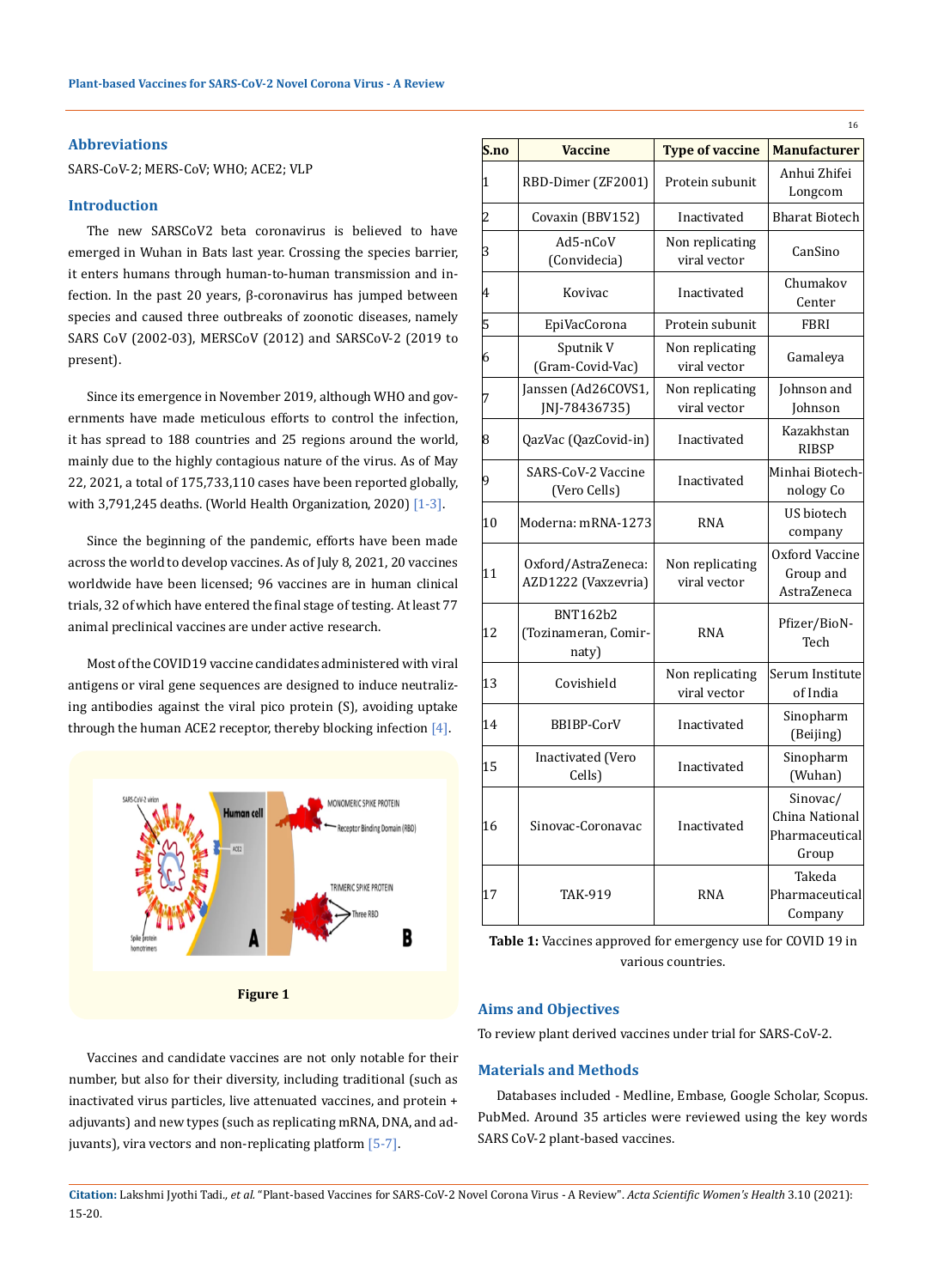#### **Summary of work done by the contributors**

Selection of topic, interdepartmental discussions, discussions on database collections, aims & objectives for the review analysis, criteria to search the database, searching the databases selectively, finalizing the findings and writing them briefly.

# **Results and Discussion Plant based virus like particles COVID 19 vaccines**

Virus-like particles (VLP) are self-assembled structures derived from viral antigens, which mimic the natural structure of viruses but lack the viral genome. Due to its safety, immunogenicity and manufacturing advantages, VLP has become the premier vaccine platform. The particle nature and high-density presentation of viral framework proteins on its surface also make VLP an attractive carrier for displaying foreign epitopes. Due to its safety, immunogenicity and manufacturing advantages, VLP has become the premier vaccine platform.

VLP proved to be a promising alternative to soluble antigens. Because they have the conformation and composition of natural viruses, their shape, size, repeated antigen structure and geometry will trigger stronger humoral and cellular immune responses [8-10]. Plant viruses are non-enveloped particles composed of simple proteins, which can be produced in complex forms in various ways. Therefore, plant cells can efficiently produce protein viruses with very precise 3D structures, including VLPs. As a result, several VLP-based vaccines have been approved for human use and have achieved significant clinical and economic success. Initial attempts were made to produce vaccines using tobacco plants to express antibodies. The United States Department of Agriculture (USDA) approved the world's first plant-based vaccine for poultry against Newcastle disease virus (NDV)  $[11,12]$ . It has been proven to provide more than 90% protection for chickens. The only authorized plant-derived product is a single-chain fragment variable monoclonal antibody (scFv mAb) made from plants, which is used to produce a recombinant vaccine against hepatitis B virus (HBV) in Cuba [13,14].

The herbal vaccine against COVID19 was developed by expressing the antigenic components of SARSCoV2 to induce active immunity or expressing antibodies against the virus to provide passive protection. Part of the SARSCoV2 virus that causes COVID19 is replicated and inserted into plants for rapid reproduction. These plants are then harvested to remove the inactive virus "lumps" and chemically attach them to microscopic nanoparticles as carriers or carriers to form vaccine antigens that stimulate the immune response in the body [15,16].

Canadian biopharmaceutical company Medicago successfully developed virus-like particles (VLPs) of the coronavirus 20 days after obtaining the SARSCoV2 gene sequence. The gene sequence encoding the COVID 19 spike protein was introduced into Agrobacterium, a common soil bacterium. The resulting plant produces a virus-like particle composed of a plant lipid membrane and the COVID19 spike protein. Medicago is using Nicotiana benthamiana, a close relative of the tobacco plant, to produce VLPs for the SARSCoV2 virus. VLP is similar to the real coronavirus in size and shape, but it lacks nucleic acid, so it is not infectious [16-18].

The first phase of Medicago's plant virus-like particles began in July 2020, involving 180 healthy volunteers aged 1855. The vaccine is administered in two intramuscular injection doses of 3.75 µg, 7.5 µg or 15 µg, with an interval of 21 days, with each injection of CpG1018 adjuvant, AS03 or no adjuvant. CpG 1018 and AS03 are compounds commonly added to vaccines to induce a stronger immune response in the body. All preparations are well tolerated, and adverse events after vaccination are usually mild to moderate. According to their results, in addition to ASO3, a two-dose regimen with a concentration of 3.75 μg showed the best results, and these results have been in phase 2/3 trials in Canada and the United States [19].

British American Tobacco, through its US biotechnology subsidiary Kentucky Bioprocessing (KBP), is developing a potential COVID19 vaccine and is currently undergoing preclinical testing. KBP experts cloned part of the SARSCoV2 gene sequence, and they used it to develop a potential antigen that was inserted into the tobacco plant for production. The vaccine passed the preclinical test and the immune response was positive, and it is about to enter the human phase 1 clinical trial. In this study, a total of 180 healthy volunteers were recruited, divided into two age groups, 1849 years old and 5070 years old. Then each group will be subdivided into low-dose and high-dose treatment groups ( $N \sim 45$ ) and randomly receive a low dose (15 μg KBPCOVID19 vaccine + 0.5 mg adjuvant) or placebo, or a high dose ( 45 μg KBPCOVID19) vaccine + 0.5 mg adjuvant) or placebo. The results of the study are expected to be obtained in mid-2021. If the results are positive, they will be allowed to proceed to the second phase of regulatory approval [20,21].

Using its plant-based Fast Pharming® system, iBio, a biotechnology innovator and biologics contract manufacturing organiza-

17

**Citation:** Lakshmi Jyothi Tadi*., et al.* "Plant-based Vaccines for SARS-CoV-2 Novel Corona Virus - A Review". *Acta Scientific Women's Health* 3.10 (2021): 15-20.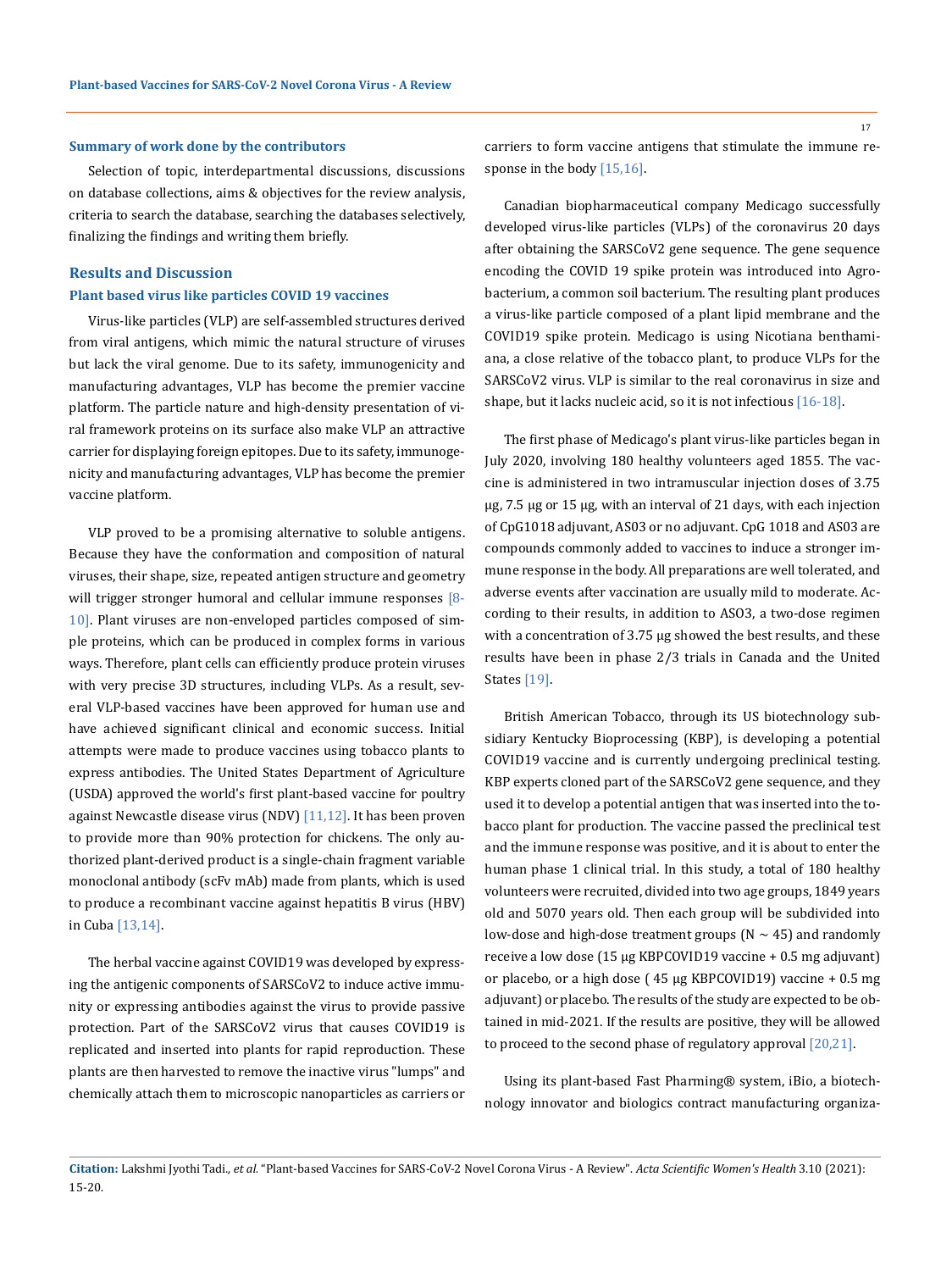tion, reported on its progress in the development of the secondgeneration vaccine candidate subunit IBIO202, which aims to prevent SARSCoV2 infection. IBIO201 is the company's vaccine candidate. It combines an antigen derived from the spike protein ("Protein S") with iBio's proprietary LicKM ™ enhancement molecule, and recently completed an IND activation toxicology study. These studies did not find low-dose or high-dose adverse reactions. The company also reported the development of IBIO202, a vaccine candidate subunit for the nucleocapsid protein ("N protein") of SARSCoV2. The N protein of many coronaviruses is highly immunogenic and is expressed in large quantities during infection. iBio has successfully expressed the protein N antigen and initiated intramuscular and intranasal preclinical studies to determine a favorable combination of antigen adjuvants. Results are expected early in the first quarter of fiscal 2022. Immunization with more conservative sequences (such as the N protein) is expected to produce T cells, which can kill spike protein variant viruses in addition to the parent virus. The IBIO202 protein N strategy is a complement to the existing first generation protein S targeted vaccine and may be suitable as a more general coronavirus vaccine [22].

Akdeniz University in southern Turkey's Antalya province has developed a drug and vaccine candidate that can also be used as a protective spray against the new coronavirus. The protein produced by the "transient plant expression system" in the leaves of a tobacco plant called "Nicotiana benthamiana" is used as the basis of medicine. According to a study, the reduction of angiotensin converting enzyme 2 (ACE 2) in the body blocked by the COVID19 virus can cause serious human health problems, noting that most intensive care patients have a small amount of this enzyme unit. With the help of a transient plant expression system, the researchers achieved a high yield of this enzyme. These proteins that we produce from plants can be used in spray and injection treatment forms. The research is still in the preclinical stage [22].

Two other drug candidates from the University of Shiraz (Iran) and the Baiya Phytopharm/Chula Vaccine Research Center (Thailand) are in the preclinical stage and use the plant as an expression system and are in the preclinical stage.

| <b>Vaccine</b>                                | <b>Vaccine Platform</b><br><b>Description</b>                                                                                                         | <b>Manufacturers</b>                                                | <b>Transformation</b><br><b>Method</b>            | <b>Expression</b><br><b>System</b> | <b>Clinical</b><br>trials | <b>Dose</b>                  |
|-----------------------------------------------|-------------------------------------------------------------------------------------------------------------------------------------------------------|---------------------------------------------------------------------|---------------------------------------------------|------------------------------------|---------------------------|------------------------------|
| COVID-19 VPL<br>Vaccine (CoVLP)               | Virus-like particle<br>(VLP)/Spike<br>protein                                                                                                         | MedicagoInc.<br>(Québec, Canada)                                    | VLPExpress™<br>system<br>(Agro-infiltration)      | Nicotiana<br>benthamiana           | Phase 2/3                 | 2 dose, IM, 21<br>days apart |
| COVID-19<br>Subunit Vaccine<br>$(KBP-201)$    | Protein Subunit                                                                                                                                       | Kentucky<br>Bioprocessing, Inc.<br>(KBP)                            | Agro-infiltration                                 | Nicotiana<br>benthamiana           | Phase 1                   | 2 dose, IM, 21<br>days apart |
| $COVID-19$<br>Subunit Vaccine<br>$(IBIO-201)$ | Protein Subunit/<br>Spike protein                                                                                                                     | iBio, Inc. (NY, USA)                                                | Fast Pharming™<br>system (Agro-infil-<br>tration) | Arabidopsis<br>thaliana            | Pre-clin-<br>ical         | NA                           |
| COVID-19 Sub-<br>unit Vaccine                 | Development<br>of recombinant<br>protein based S1<br>and S2 (Spike)<br>and nucleocapsid<br>subunits vaccines<br>using a plant ex-<br>pression vector. | Akdeniz University<br>(Turkey)                                      | Agro-infiltration                                 | Nicotiana<br>benthamiana           | Pre-clin-<br>ical         | <b>NA</b>                    |
| COVID-19 VLP                                  | Virus-like particle/<br>Spike protein                                                                                                                 | ShirazUniversity<br>(Iran)                                          | Agro-infiltration                                 | Nicotiana<br>benthamiana           | Pre-clin-<br>ical         | <b>NA</b>                    |
| COVID-19 Sub-<br>unit Vaccine                 | Plant-based<br>subunit (RBD-Fc+<br>Adjuvant)/Spike<br>protein                                                                                         | Baiya Phytopharm/<br>Chula Vaccine<br>Research Center<br>(Thailand) | Agro-infiltration                                 | Nicotiana<br>benthamiana           | Pre-clin-<br>ical         | <b>NA</b>                    |

**Table 2:** Plant based COVID vaccines under trials.

**Citation:** Lakshmi Jyothi Tadi*., et al.* "Plant-based Vaccines for SARS-CoV-2 Novel Corona Virus - A Review". *Acta Scientific Women's Health* 3.10 (2021): 15-20.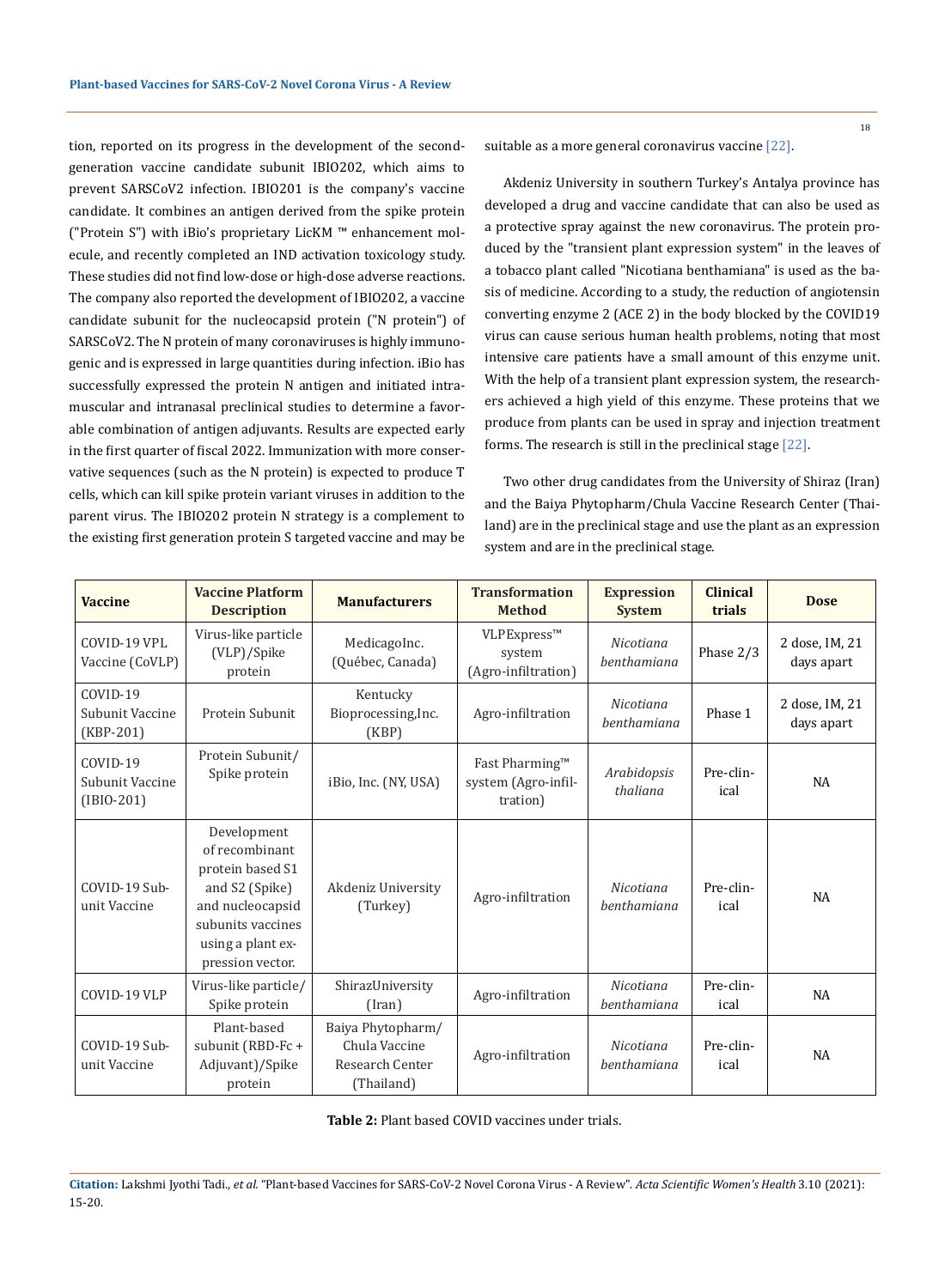### **Conclusion**

Plant-derived VLP vaccines have several advantages over traditional vaccines, including cost-effectiveness and the ideal choice for large-scale production, as well as the stability of antigens in long-term storage. Plant-produced vaccines have been shown to elicit strong immune responses in humans and animals. However, there are few risk factors associated with herbal vaccines. Allergic; Compared to natural plant pathogens, genetically modified products can undergo different post-translational modifications. This can cause a new allergic reaction in the host during vaccination. At the same time, the use of adjuvants can induce hypersensitivity reactions. Inconsistent doses: Insufficient amounts of antigen may not produce the necessary immune response needed to prevent fatal diseases. The wrong frequency or the wrong dose can lead to tolerance and reduce the effectiveness of certain vaccine candidates. With advances in technology and sufficient preclinical and clinical trials, these limitations can be overcome. The approved plant-based influenza vaccine brings hope to the potential of the plant-based COVID19 vaccine. Plant-derived virus particle vaccines have been proven effective against SARS-CoV-1. Therefore, plantderived VLP vaccine is an effective method against SARS-CoV-2. It takes five to six weeks to produce vaccines through chicken embryo technology and is widely used by many vaccine manufacturers. This duration may be limited by herbal vaccines that only require five to six weeks. Now is the time to explore the true potential of herbal vaccines, as they are a proven technology that has the potential to play an important role in promoting global health. However, it is expected that you will receive a cost-effective vaccine with little or no side effects and at least more than 85% protective levels.

## **Acknowledgements**

I thank my honorable Chief Executive Director Sir for motivating us to write on interesting studies done by various authors

# **Conflict of Interest**

No conflict of interest exists.

### **Bibliography**

- 1. Ahmad T., *et al*[. "Coronavirus Disease 2019 \(COVID-19\) pan](https://www.ncbi.nlm.nih.gov/pmc/articles/PMC7306969/)demic and economic impact". *[Pakistan Journal of Medical Sci](https://www.ncbi.nlm.nih.gov/pmc/articles/PMC7306969/)ences Quarterly* [36 \(COVID19-S4\): S73-S78.](https://www.ncbi.nlm.nih.gov/pmc/articles/PMC7306969/)
- 2. Dhama., *et al*[. "Coronavirus disease 2019-COVID-19".](https://scholar.google.co.in/scholar?q=Coronavirus+disease+2019-COVID-19.+Clin+Microbiol+Rev.+2020,+33:10.1128/CMR.00028-20&hl=en&as_sdt=0&as_vis=1&oi=scholart) *Clinical Microbiology Review* [33 \(2020\): 10.1128/CMR.00028-20.](https://scholar.google.co.in/scholar?q=Coronavirus+disease+2019-COVID-19.+Clin+Microbiol+Rev.+2020,+33:10.1128/CMR.00028-20&hl=en&as_sdt=0&as_vis=1&oi=scholart)
- 3. [https://www.cdc.gov/flu/pandemic-resources/1918](https://www.cdc.gov/flu/pandemic-resources/1918-commemoration/1918-pandemic-history.htm) [commemoration/1918-pandemic-history.htm](https://www.cdc.gov/flu/pandemic-resources/1918-commemoration/1918-pandemic-history.htm)
- 4. ["Spotlight on COVID-19: Vaccine development" \(2020\).](https://www.invivogen.com/spotlight-covid-19-vaccine-development)
- 5. de Wit Emmie., *et al*[. "SARS and MERS: recent insights into](https://pubmed.ncbi.nlm.nih.gov/27344959/)  emerging coronaviruses". *[Nature Reviews Microbiology](https://pubmed.ncbi.nlm.nih.gov/27344959/)* 14.8 [\(2016\): 523-534.](https://pubmed.ncbi.nlm.nih.gov/27344959/)
- 6. [Burki Talha. "CEPI: preparing for the worst".](https://www.ncbi.nlm.nih.gov/pmc/articles/PMC7129858/) *The Lancet Infectious Diseases* [17.3 \(2017\): 265-266.](https://www.ncbi.nlm.nih.gov/pmc/articles/PMC7129858/)
- 7. Funk Colin D., *et al*[. "Target Product Profile Analysis of COV](https://www.mdpi.com/1999-4915/13/3/418)-[ID-19 Vaccines in Phase III Clinical Trials and Beyond: An Early](https://www.mdpi.com/1999-4915/13/3/418)  [2021 Perspective".](https://www.mdpi.com/1999-4915/13/3/418) *Viruses* 13.3 (2021): 418.
- 8. Braun Marion., *et al*[. "Virus-like particles induce robust human](https://pubmed.ncbi.nlm.nih.gov/22057679/)  T-helper cell responses*[". European Journal of Immunology](https://pubmed.ncbi.nlm.nih.gov/22057679/)* 42,2 [\(2012\): 330-340.](https://pubmed.ncbi.nlm.nih.gov/22057679/)
- 9. Landry Nathalie., *et al*[. "Influenza virus-like particle vaccines](https://pubmed.ncbi.nlm.nih.gov/25128897/)  [made in Nicotiana benthamiana elicit durable, poly-functional](https://pubmed.ncbi.nlm.nih.gov/25128897/)  [and cross-reactive T cell responses to influenza HA antigens".](https://pubmed.ncbi.nlm.nih.gov/25128897/)  *[Clinical immunology \(Orlando, Fla.\)](https://pubmed.ncbi.nlm.nih.gov/25128897/)* 154.2 (2014): 164-177.
- 10. Mohsen Mona O., *et al*[. "Interaction of Viral Capsid-Derived](https://www.ncbi.nlm.nih.gov/pmc/articles/PMC6161069/)  [Virus-Like Particles \(VLPs\) with the Innate Immune System".](https://www.ncbi.nlm.nih.gov/pmc/articles/PMC6161069/)  *Vaccines* [6.3 \(2018\): 37.](https://www.ncbi.nlm.nih.gov/pmc/articles/PMC6161069/)
- 11. Hiatt A., *et al*[. "Production of antibodies in transgenic plants".](https://pubmed.ncbi.nlm.nih.gov/2509938/)  *Nature* [342.6245 \(1989\): 76-78.](https://pubmed.ncbi.nlm.nih.gov/2509938/)
- 12. Shim Byoung-Shik., *et al*[. "Plant factory: new resource for the](https://www.ncbi.nlm.nih.gov/pmc/articles/PMC6689501/)  [productivity and diversity of human and veterinary vaccines".](https://www.ncbi.nlm.nih.gov/pmc/articles/PMC6689501/)  *[Clinical and Experimental Vaccine Research](https://www.ncbi.nlm.nih.gov/pmc/articles/PMC6689501/)* 8.2 (2019): 136- [139.](https://www.ncbi.nlm.nih.gov/pmc/articles/PMC6689501/)
- 13. Laere Erna., *et al*[. "Plant-Based Vaccines: Production and Chal](https://www.hindawi.com/journals/jb/2016/4928637/)lenges". *[Journal of Botany, Hindawi Limited,](https://www.hindawi.com/journals/jb/2016/4928637/)* (2016): 1-11.
- 14. Naderi S., *et al*[. "Overview of plant-based vaccines".](http://www.aensiweb.net/AENSIWEB/rjfh/rjfh/2015/June/275-289.pdf) *Research [Journal of Fisheries and Hydrobiology](http://www.aensiweb.net/AENSIWEB/rjfh/rjfh/2015/June/275-289.pdf)* 10 (2015): 275-289.
- 15. Uthaya Kumar A., *et al*[. "Current updates and research on plant](https://europepmc.org/article/pmc/pmc7892944)[based vaccines for coronavirus disease 2019".](https://europepmc.org/article/pmc/pmc7892944) *Clinical and Ex[perimental Vaccine Research](https://europepmc.org/article/pmc/pmc7892944)* 10.1 (2021): 13-23.
- 16. Krenek Pavel., *et al*[. "Transient plant transformation mediated](https://pubmed.ncbi.nlm.nih.gov/25819757/)  [by Agrobacterium tumefaciens: Principles, methods and appli](https://pubmed.ncbi.nlm.nih.gov/25819757/)cations". *[Biotechnology Advances](https://pubmed.ncbi.nlm.nih.gov/25819757/)* 33.6 (2015): 1024-1042.

19

**Citation:** Lakshmi Jyothi Tadi*., et al.* "Plant-based Vaccines for SARS-CoV-2 Novel Corona Virus - A Review". *Acta Scientific Women's Health* 3.10 (2021): 15-20.